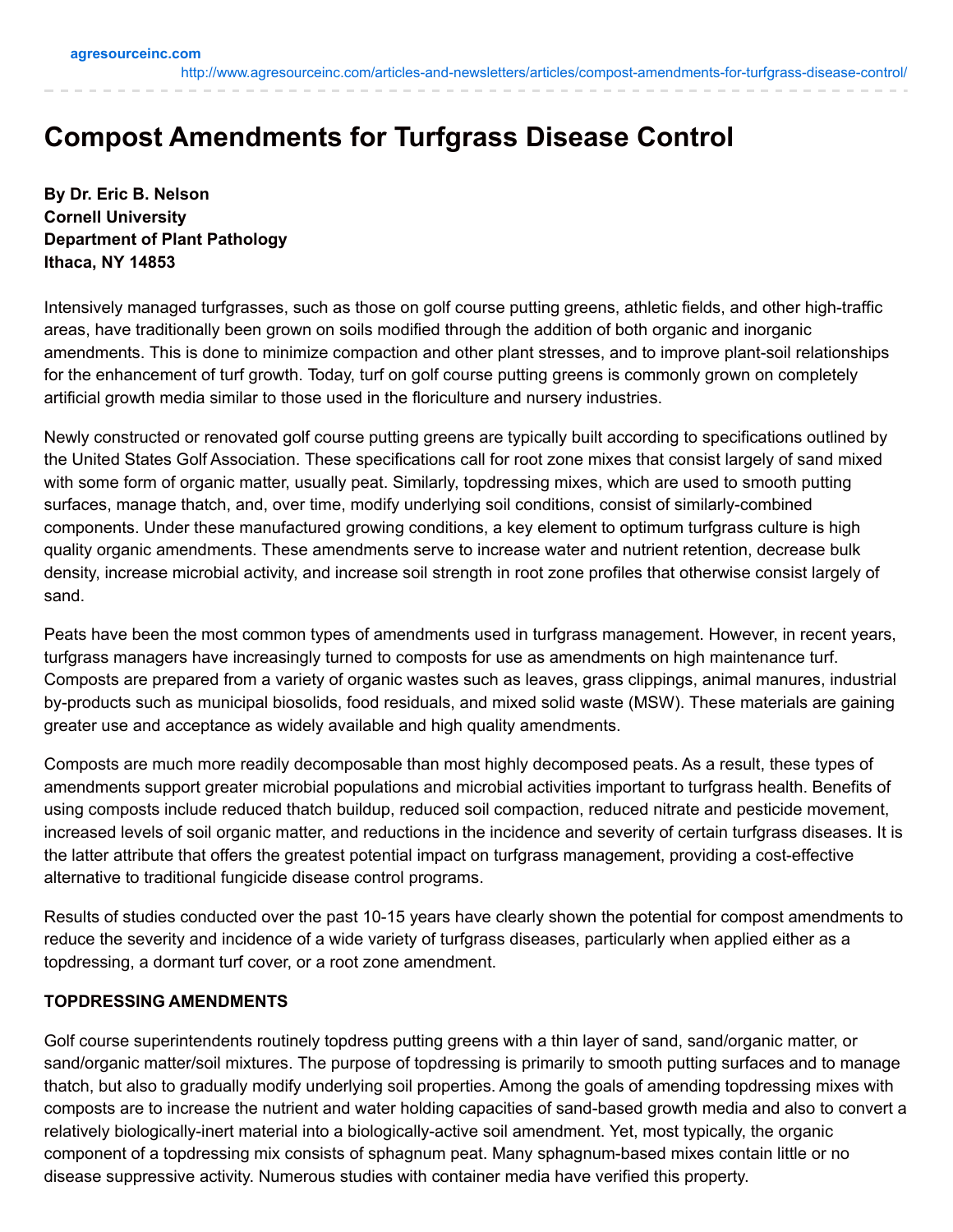Studies have shown that monthly applications of topdressings composed of as little as 20% compost by volume applied at rates of 10 lbs compost/ 1000 ft2 are effective in suppressing foliar as well as root diseases of turfgrasses. For example diseases such as dollar spot, brown patch, Pythium root rot, Typhula blight, and red thread have been effectively reduced following topdressing applications of various composted materials. Reductions in severity of Pythium blight, summer patch and necrotic ringspot have also been observed in sites receiving periodic applications of composts. The levels of disease control vary widely, but can be as great as 94% , depending on the target disease, the compost feedstock, and the manner and degree to which the material is composted.

Whereas the short-term magnitude of turfgrass disease control using compost-amended topdressings may not match that typically achieved with fungicide applications, the longer-term level of control often equals or exceeds that attainable with fungicide applications. This is, in part, related to the ability of composted topdressing amendments to gradually reduce populations of some pathogens in turfgrass soils, an effect not realized with fungicide applications. The level of turfgrass quality is also greatly enhanced over what one would typically achieve with fungicide applications. The reasons for this are undoubtedly due to many undescribed mechanisms of growth enhancement and pest suppression. In some cases, the improved quality following compost applications can be evident years after compost applications cease.

## **TURF COVERS**

Typically in the late autumn across the northern tier of the United States and across Canada, once cool-season turfgrasses become dormant, golf course superintendents routinely apply fungicides for control of snow mold diseases caused by *Typhula* spp. (Typhula blight) *and Microdochium nivale* (pink snow mold). In addition to fungicide applications, some golf course superintendents cover greens with protective tarping to prevent desiccation and ice damage to the putting surface. Covering greens also alleviates some early season disease problems such as Pythium root rot, cool-season brown patch, and anthracnose basal rot since protected turf comes out of dormancy in a less-stressed condition and is not as predisposed to diseases as uncovered turf. Results of preliminary studies have indicated that a dormant application of certain composts to golf course putting greens in the late autumn appears to be a promising substitute for artificial turf covers, allowing golf course superintendents to not only protect greens from winter damage, but also from snow mold damage.

The insulating properties of the compost, combined with its dark heat-absorbing properties, will help to retain soil heat and at the same time, absorb additional heat on sunny winter days. Additionally, the compost will harbor many different microbes and also stimulate the activity of native soil microbes. The activity of each group can potentially provide a significant level of disease control. The elevated temperatures under a compost cover should provide conditions for microbial activity, even during the winter months. Collectively, these conditions should discourage the development of snow mold diseases and reduce the risk of winter turfgrass damage.

This type of application strategy has promise in providing long-term disease control at least through spring and early summer when turf is susceptible to a number of disease problems. It may also provide a means of maintaining elevated levels of microbial activity and potentially reducing populations of pathogens in golf course putting greens.

### **ROOT-ZONE AMENDMENTS**

Composted root-zone amendments have the potential to induce much higher levels of disease suppression, particularly for root-infecting pathogens, than topdressing amendments since greater quantities of material can be placed in the root zone. Additionally, preplant organic amendments to root zones such as those in sand-based golf course putting greens may have dramatic long-term disease control efficacy. In studies conducted here at Cornell University, we have found that amending sand-based greens with either a municipal biosolids compost, a brewery sludge compost, or a reed sedge peat induces a high level of suppression of Pythium root rot disease. In our studies, these amendments provided complete control 6 months after incorporation and retained their suppressive properties for up to 4 years.